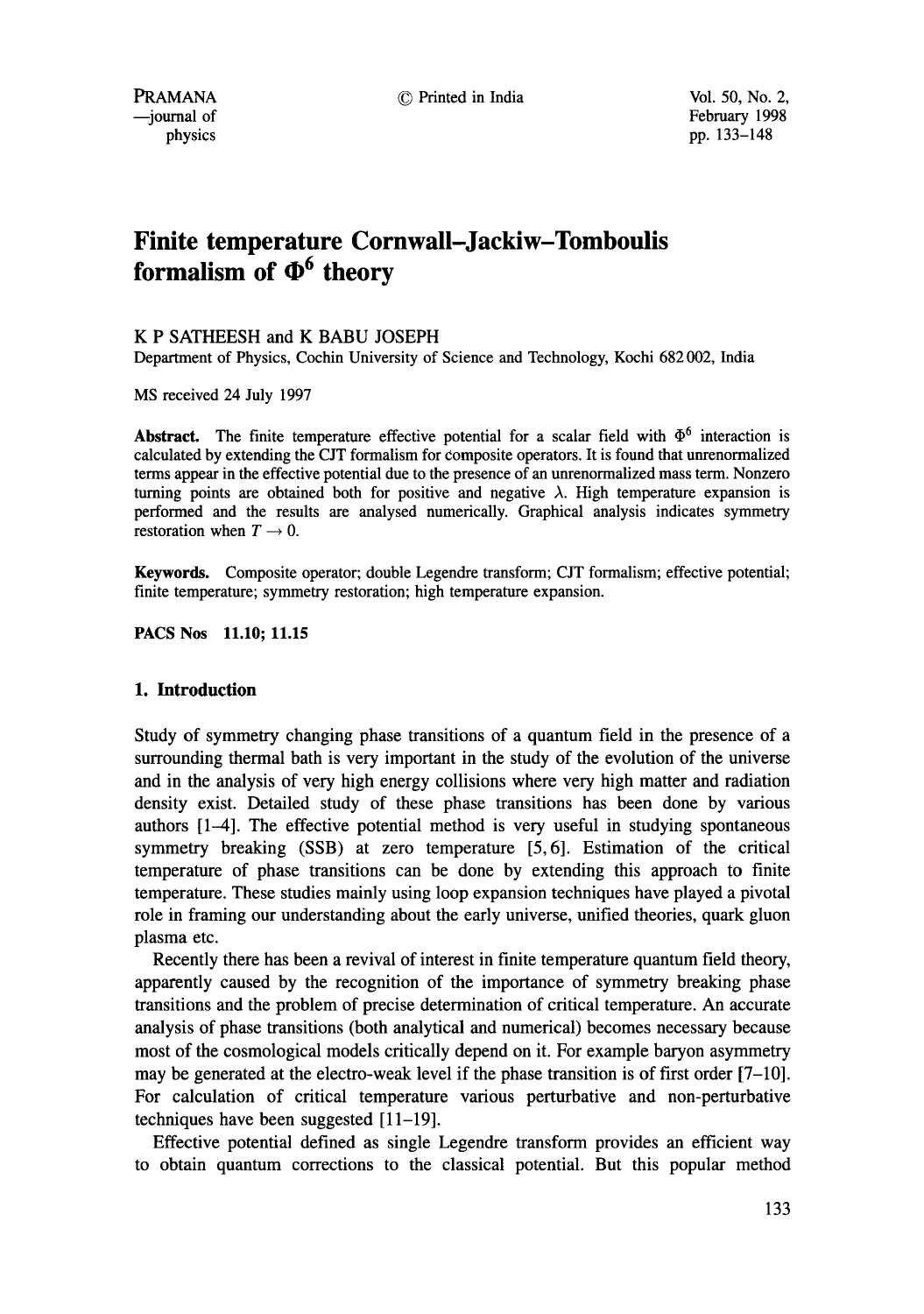suffers from a serious shortcoming. Since it is defined as a single Legendre transform, it is always a convex function. This forbids the double well shape for the exact effective potential and implies the absence of local maximum at the symmetric origin. But in a theory possessing SSB classical analysis predicts a maximum at the origin. Various procedures to avoid this difficulty have been suggested earlier [3,20,21]. One of the most efficient of these approaches is to define an effective action by including a source  $K(x, y)$  coupled to a term which is quadratic in the field variable. By this procedure an effective potential with a proper loop expansion to each order which is not convex, is obtained. This idea was first put forward by Hawking and Moss in the context of quantum field theory in the early universe [22]. A self-consistent improvement for the finite temperature effective potential has also been suggested [23]. In this formalism it is possible to sum a large class of ordinary perturbation theory diagrams that contribute to the effective action and the gap equation which determines the form of the propagator, is obtained by variational method.

All the above improvements developed for conventional finite temperature effective potential are based on an important contribution by Cornwall, Jackiw and Tomboulis (CJT). They defined the effective action for composite fields in flat space and zero temperature as a double Legendre transform with two sources  $J(x)$  and  $K(x, y)$ . These two sources are coupled respectively to  $\phi(x)$  and  $\phi(y)$  [24]. The CJT formalism is considered to be best suited for studying phase transitions because it uses a generalized effective action in which not only the mean field but also the correlation functions appear as independent variables. A simple series expansion has been developed for this improved effective action [24].

The CJT formalism has recently been used to resolve various difficulties in quantum field theory [25, 26]. For example, it has been applied to the triviality problem in  $\Phi^4$ theory [27]. An improved effective potential based on this formalism has also been developed [28]. The self-consistent improvement of finite temperature effective potential involves the summation of daisy and superdaisy diagrams, for which a novel resummation procedure has been recently proposed [29].

Recently, there has been considerable interest in the application of functional techniques in field theories with dimensions less than  $(3 + 1)$ , mainly because some of the problems afflicting 4-dimensional theories are absent there [30-32]. According to Coleman's theorem, spontaneous symmetry breaking can occur only when the dimensions are higher than  $(1 + 1)$ . In  $(2 + 1)$  dimensions the most general renormalizable theory is for a  $\Phi^6$  model. This model has been studied earlier by using various methods and it has been shown that it possesses an ultraviolet fixed point in *1/N* expansion and Gaussian approximation [33-35]. Finite temperature field theory has also been analysed [17, 18]. It is well known that in finite temperature CJT analysis of  $\Phi^4$  theory, the effective potential shows a cut-off dependence due to the presence of a  $(\lambda \phi^4/12)$  term. It is natural to think that in lower dimensions where coupling constant renormalization is not required this difficulty will not be there. Even though this is found to be true for  $\Phi^4$  theory in  $(2 + 1)$  dimensions, an unrenormalized mass term appears in the expression for effective potential for  $\Phi^6$ theory. Thus the difficulty persists in a disguised form, in  $(2 + 1)$  dimensional  $\Phi^6$ theory.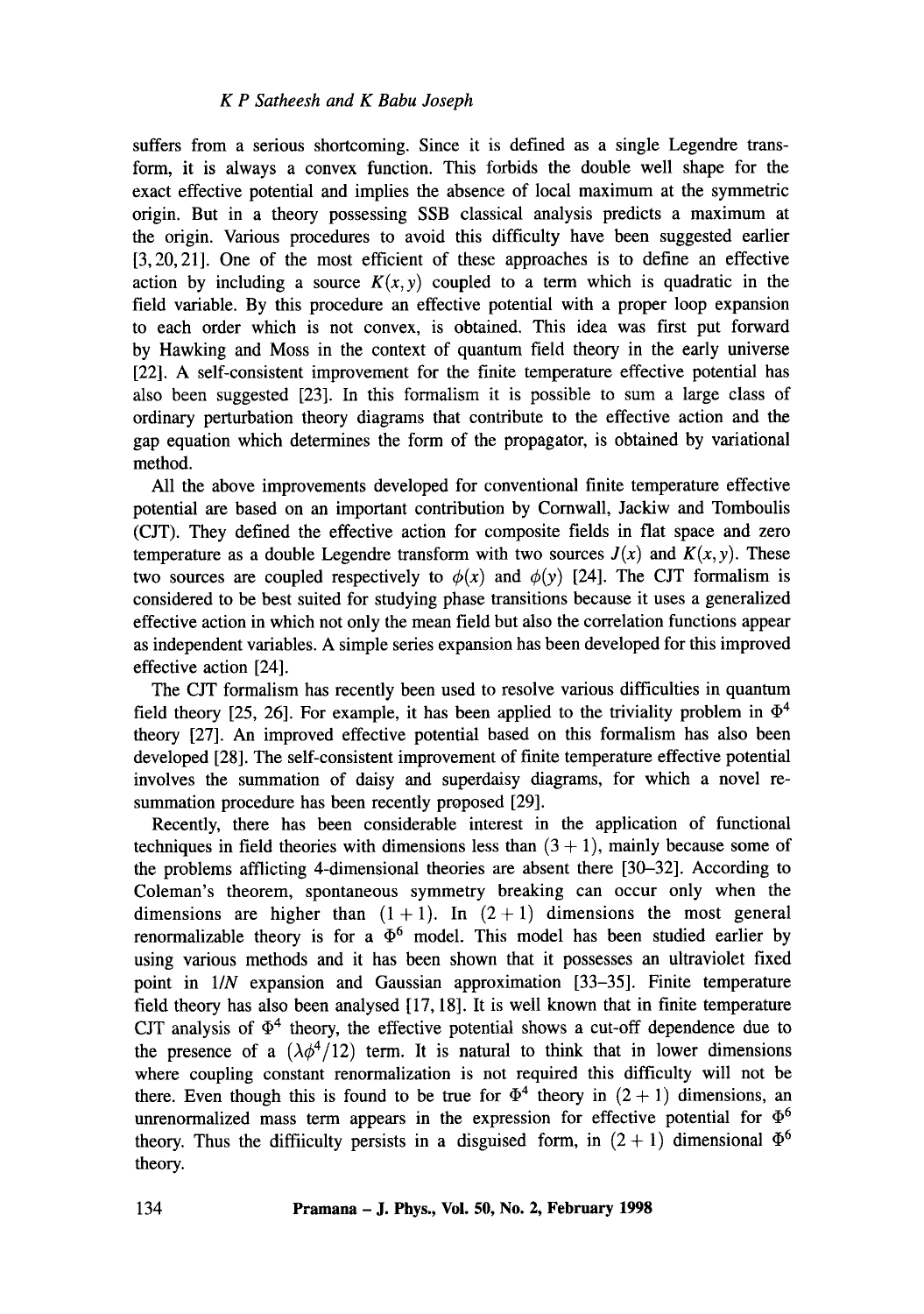## 2. CJT formalism

The CJT method provides a generalization of the ordinary effective action  $\Gamma(\phi)$  (the generating functional for single particle irreducible n-point functions). This generalized effective action  $\Gamma(\phi, G)$  depends both on  $\phi(x)$  the expectation value of quantum field  $\Phi(x)$ , and  $G(x, y)$  the expectation value of time ordered product  $T(\Phi(x)\Phi(y))$ . Physical (on-shell) solutions require the following variational equations:

$$
\frac{\delta \Gamma(\phi, G)}{\delta \phi(x)} = 0,\tag{1}
$$

$$
\frac{\delta \Gamma(\phi, G)}{\delta G(x, y)} = 0. \tag{2}
$$

Consider the vacuum persistence amplitude  $Z(J, K)$  in the presence of two source terms  $J(x)\phi(x)$  and  $\frac{1}{2}\phi(x)\phi(y)K(x, y)$ :

$$
Z(J,K) \equiv N \int \mathcal{D}\Phi \exp\left[i \int d^4x \left[\mathcal{L}[\Phi(x)] + J(x)\Phi(x) + \frac{1}{2}\Phi(x)K(x,y)\Phi(y)\right]\right].
$$
\n(3)

 $W(J, K)$ , the generating functional for connected diagrams is defined as

$$
Z(J,K) \equiv \exp[iW(J,K)]. \tag{4}
$$

The classical action  $I(\Phi) = \int d^4x \mathcal{L}(x)$  may be written as

$$
I(\phi) = \int d^4x d^4y \phi(x) D_0^{-1}(x - y) \phi(y) + I_{int}(\phi)
$$
 (5)

$$
I_{\rm int}(\phi) = \int d^4x \mathcal{L}_{\rm int}(x). \tag{6}
$$

 $D_0(x - y)$  is the free propagator that satisfies

$$
D_0^{-1}(x-y) = -(\Box + 2)\delta^4(x-y). \tag{7}
$$

The generalized effective action  $\Gamma(\phi, G)$  is the double Legendre transform of  $W(J, K)$ ,

$$
\Gamma(\Phi, G) = W(J, K) - \int d^4(x) \Phi(x) J(x) - \frac{1}{2} \int d^4x d^4y [\Phi(x) K(x, y) \Phi(y)] - \frac{1}{2} \int d^4x d^4y G(x, y) K(x, y),
$$
\n(8)

where  $J(x)$  and  $K(x, y)$  are determined by

$$
\frac{\delta W(J,K)}{\delta J(x)} = \phi(x),\tag{9}
$$

$$
\frac{\delta W(J,K)}{\delta K(x,y)} = \frac{1}{2} [\phi(x)\phi(y) + G(x,y)].
$$
\n(10)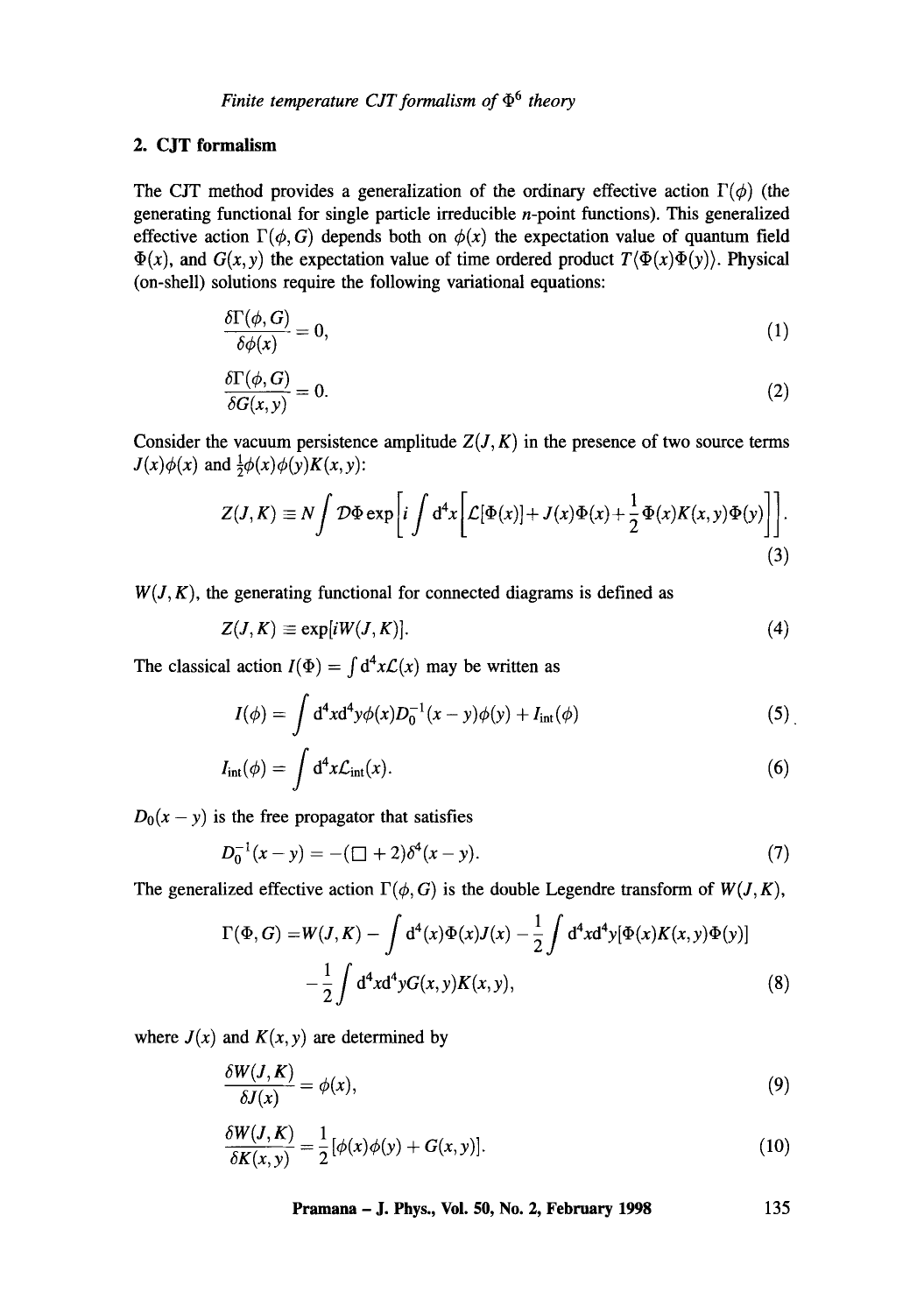By actually performing functional differentiation on (8) we find

$$
\frac{\delta\Gamma(\phi,G)}{\delta\phi(x)} = -J(x) - \int d^4y K(x,y)\phi(y),\tag{11}
$$

$$
\frac{\delta \Gamma(\phi, G)}{\delta G(x, y)} = -\frac{1}{2} K(x, y). \tag{12}
$$

In the absence of sources, (1) and (2) are regained which permit a variational solution. The conventional effective action  $\Gamma(\phi) = \Gamma(\phi, G_0)$  where  $G_0$  is the solution of (2). Generalized effective action  $\Gamma(\phi, G)$  is the generating functional for the two particle irreducible (2PI) Greens functions expressed in terms of the full propagator. The series expansion for  $\Gamma(\phi, G)$  is shown to be [24]

$$
\Gamma(\phi, G) = I_{\text{class}}(\phi) + \frac{1}{2} \text{tr} \ln D_0 G^{-1} + \frac{1}{2} \text{tr}[D^{-1}G - 1] + \Gamma^{(2)}(\phi, G), \tag{13}
$$

where 'tr' is the functional trace 'ln' is the functional logarithm and  $D^{-1}G$  is the functional product. The inverse propagator is defined as the functional second derivative of action:

$$
D^{-1}(\phi; x, y) = \frac{\delta^2 I(\phi)}{\delta \phi(x) \delta \phi(y)} = D^{-1}(x - y) + \frac{\delta^2 I_{\text{int}}(\phi)}{\delta \phi(x) \delta \phi(y)}.
$$
 (14)

Computation of the quantity  $\Gamma^{(2)}(\phi, G)$  is done as follows. In the classical action  $I(\Phi)$ , the field  $\Phi$  is shifted by  $\phi(x)$ . The shifted action  $I(\Phi + \phi)$ , possesses terms cubic and higher in  $\Phi$ . These define as interaction part  $I_{int}$  with vertices depending on  $\phi(x)$ .  $\Gamma^{(2)}(\phi, G)$  is then given by all the 2PI vacuum graphs and the propagator is set equal to  $G(x, y)$ . The theory in its full generality is not translationally invariant since vertices depend on  $\phi(x)$ and G is not a function of  $(x - y)$  alone. The propagator of the theory is determined by finding the gap equation for G using the variation equations [eqs  $(1)$  and  $(2)$ ].

## **3. Effective potential**

**Translationally invariant solutions are obtained by imposing the following conditions (homogeneous states):** 

$$
\phi(x) = \text{Constant},\tag{15}
$$

$$
G(x, y) = G(x - y),\tag{16}
$$

$$
\Gamma(\phi, G) = -E(\phi, G) \int \mathrm{d}t,\tag{17}
$$

where  $E(\phi, G)$  is the minimum of the energy when varying over all the normalized states with constraints:

$$
\langle \Phi(x) \rangle = \phi(x),\tag{18}
$$

$$
\langle \Phi(x)\Phi(y)\rangle = \phi(x)\phi(y) + G(x, y),\tag{19}
$$

$$
E(\phi, G) = V(\phi, G) \int d^{\nu - 1}x,\tag{20}
$$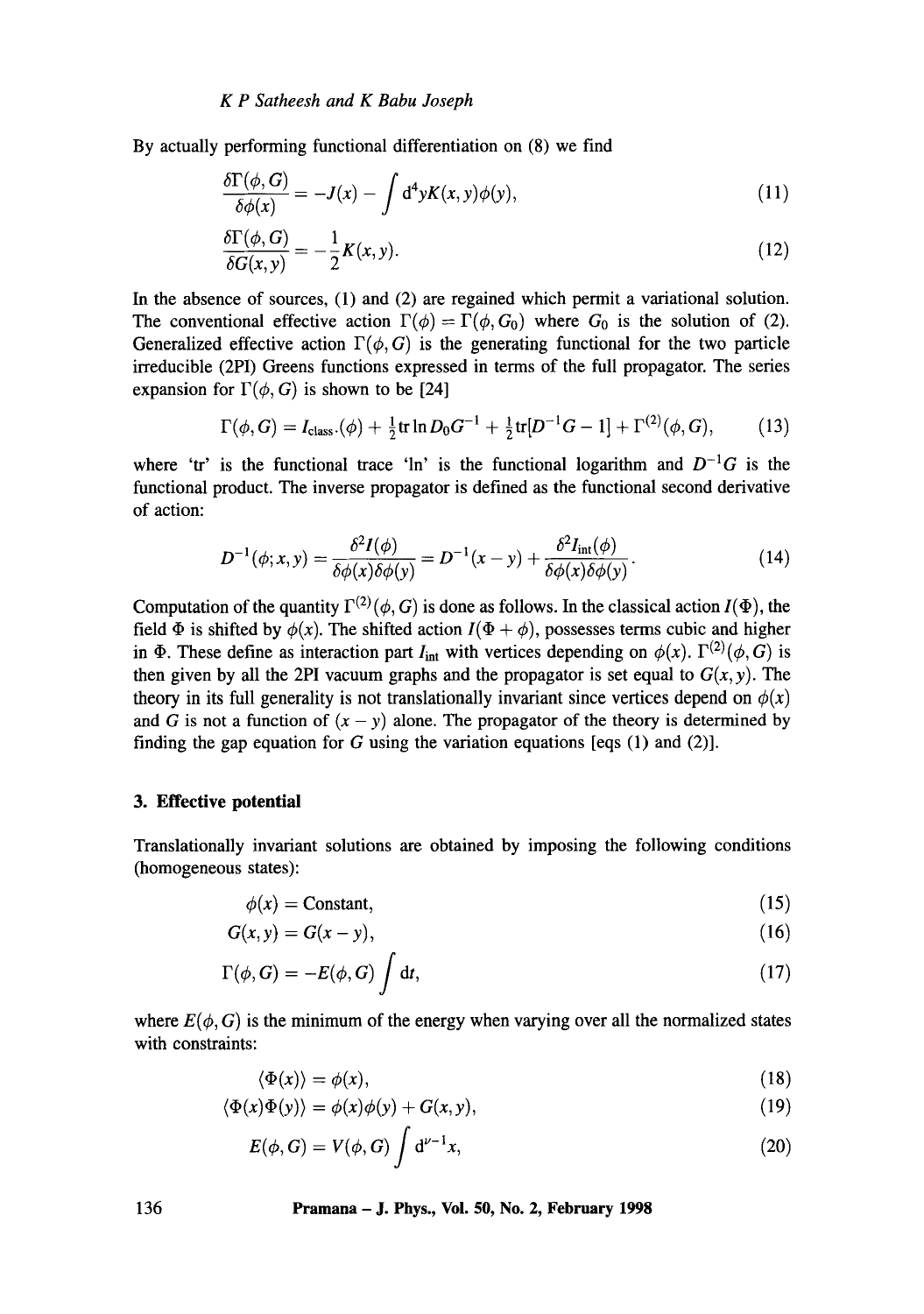where  $\nu$  is the space-time dimension of the theory. Thus the effective potential is given **by** 

$$
V(\phi, G) = -\frac{\Gamma(\phi, G)}{\int d^2 x}.
$$
\n(21)

A series expansion for the effective potential is obtained by defining the following Fourier transformed propagators

$$
G(k) = \int d^{\nu} x e^{ik(x-y)} G(x-y), \qquad (22)
$$

$$
D(\phi,k) = \int d^{\nu}x e^{ik(x-y)}D(\phi;x-y), \qquad (23)
$$

$$
D_0(k) = \int d^{\nu} x e^{ik(x-y)} D_0(x-y), \qquad (24)
$$

$$
V(\phi, G) = U(\phi) + \frac{1}{2} \int \frac{d^{\nu}x}{2\pi} \ln \det D_0(k) G^{-1}(k)
$$
  
+ 
$$
\frac{1}{2} \int \frac{d^{\nu}k}{(2\pi)^{\nu}} \text{ tr} \left[ D^{-1}(\phi, k) G^{-1}k - 1 \right] + V_{(2)}(\phi, G), \tag{25}
$$

where  $U(\phi)$  is the classical potential,  $V_{(2)}(\phi, G)$  is the sum of 2PI vacuum graphs, with vertices given by  $I_{int}(\phi, \Phi)$  and the propagator is set equal to  $G(k)$ . The field  $\phi$  on which vertices depend is now a constant parameter. Trace and logarithms apply to component fields and determinants are no more functional.

To describe the theory at finite temperature we use the Euclidean time  $\tau$  satisfying the boundary conditions  $0 \le \tau \le \beta \equiv 1/T$ . All the Feynman diagrams (2PI diagrams) developed at zero temperature are valid here also. The Feynman rules for writing the algebra of the diagrams are different at finite temperature [21]. They are

$$
\omega_n = \frac{2\pi n}{\beta},\tag{26}
$$

loop integral 
$$
\rightarrow \frac{1}{\beta} \sum_{n} \int \frac{d^{\nu-1}k}{(2\pi)^{\nu-1}},
$$
 (27)

vertex delta function 
$$
\rightarrow \beta(2\pi)^{\nu-1} \delta \sum_{\omega_n} \delta^{\nu-1} \left( \sum_i k_i \right).
$$
 (28)

Field  $\Phi$  satisfies the periodic boundary conditions

$$
\Phi\left(-\frac{\beta}{2},x\right) = \Phi\left(\frac{\beta}{2},x\right). \tag{29}
$$

With these modifications we can write the series expansion for finite temperature CJT effective potential (analog of Gibb's potential) with time integration suppressed and a summation performed

$$
\int \frac{\mathrm{d}^{\nu}k}{(2\pi)^{\nu}} \to \frac{1}{\beta} \sum_{n} \int \frac{\mathrm{d}^{\nu-1}k}{(2\pi)^{\nu-1}}.
$$
\n(30)

**Pramana - J. Phys., Voi. 50, No. 2, February 1998 137**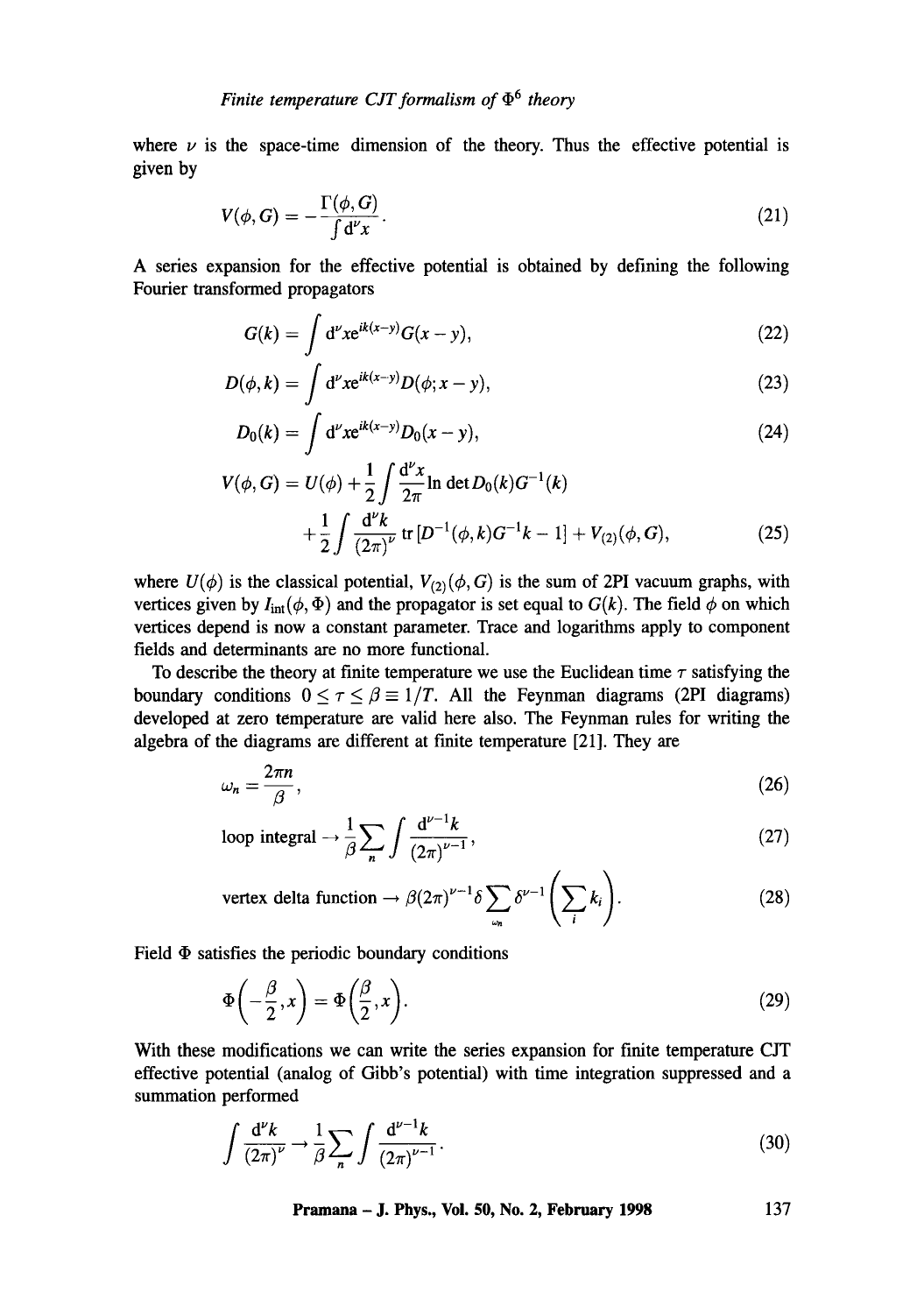## *K P Satheesh and K Babu Joseph*

## 4.  $\Phi^6$  Theory

The classical potential of the theory is given by

$$
U(\Phi) = \frac{1}{2}m_B^2 \Phi^2 + \frac{\lambda_B}{4!} \Phi^4 + \frac{\xi_B}{6!} \Phi^6,
$$
\n(31)

where  $\lambda$  and  $\xi$  represent coupling constants for  $\Phi^4$  and  $\Phi^6$  interactions respectively and the subscript B indicates bare parameters. The functional operator  $D^{-1}$  is given by

$$
D^{-1}(\Phi; (x, y)) = -\left[\Box + m_{\rm B}^2 + \frac{\lambda_{\rm B}}{2}\Phi^2 + \frac{\xi_{\rm B}}{24}\right]\delta^{\nu}(x - y). \tag{32}
$$

After shifting the field  $\Phi$  to  $(\Phi + \phi)$ , the interaction Lagrangian takes the form

$$
L_{int}(\Phi,\phi) = \left[\frac{\lambda_B}{6}\phi\Phi^3 + \frac{\lambda_B}{4!}\Phi^6 + \frac{\xi_B}{6!}\Phi^6 + \frac{\xi_B}{5!}\phi\Phi^5 + \frac{\xi_B}{48}\phi^2\Phi^4 + \frac{\xi_B}{36}\phi^3\Phi^5\right].
$$
 (33)

A few of the 2PI vacuum graphs up to three loops are shown in figure 1. We select only those graphs with vertices depending on first order in the coupling constant. This approximation (Hartree-Fock) corresponds to a systematic variational procedure and is superior to commonly used one-loop approximation. No graphs with internal lines appear. Daisy and superdaisy graphs shown in figure 3 are of this type. Thus only the graphs shown in figure 2 need be summed. The sum of the relevant 2PI graphs takes the form

$$
\Gamma_{\beta}^{(2)}(\phi, G) = \frac{3}{4!} \lambda_{\text{B}} \int d^{\nu}x G(x, x) G(x, x) + \frac{10}{6!} \xi_{\text{B}} \int d^{\nu}x G(x, x) G(x, x) G(x, x). \tag{34}
$$

The expression for the finite temperature nonlocal composite operator effective action in Hartree-Fock approximation becomes

$$
\Gamma_{\beta}(\phi, G) = I_{\text{class}} + \frac{1}{2} \text{tr} \ln D_0 G^{-1} + \frac{1}{2} \text{tr} (D^{-1} G - 1) + \frac{3}{4!} \lambda_{\text{B}} \int d^{\nu} x G(x, x) G(x, x) + \frac{10}{6!} \xi_{\text{B}} \int d^{\nu} x G(x, x) G(x, x) G(x, x).
$$
\n(35)



**Figure 1.** 2PI graphs for  $\Phi^4$  and  $\Phi^6$ .



Figure 2. 2PI graphs chosen according to Hartree-Fock approximation.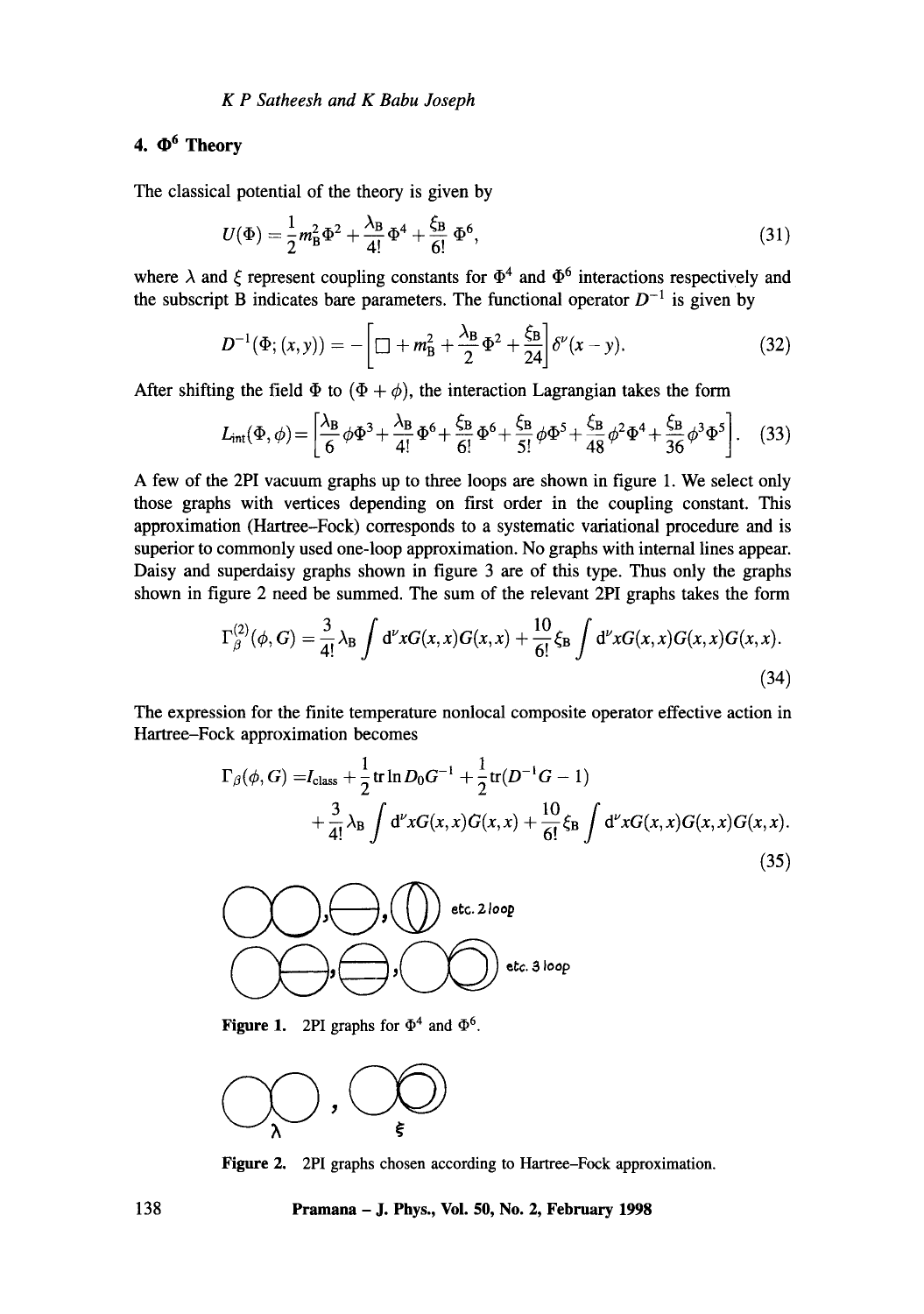

**Figure 3.** Daisy and superdaisy graphs for  $\Phi^4$  and  $\Phi^6$ .

By performing variation with respect to  $G$  the modified gap equation is obtained as

$$
G^{-1}(x,y) = D^{-1}(x,y) + \left[\frac{\lambda_B}{2}G(x,x) + \frac{\xi_B}{12}G(x,x)G(x,x)\right]\delta^3(x-y). \tag{36}
$$

By iteration it can be seen that G generates all daisy and superdaisy graphs of figure 3, which reveals the fact that we have achieved a definite improvement in the resummation of diagrams.

Since we are interested only in translation invariant theories we fix an ansatz for G and define the Fourier transformed propagators [eqs (22), (23) and (24)]

$$
G(k) \equiv \int \frac{d^{\nu}x}{(2\pi)^{\nu}} G(x - y) e^{ik(x - y)} = \frac{1}{k^2 + M^2},
$$
\n(37)

$$
D(k) \equiv \int \frac{\mathrm{d}^{\nu} x}{(2\pi)^{\nu}} D(x-y) e^{ik(x-y)} = \frac{1}{k^2 + m_{\rm B}^2 + \frac{\lambda_{\rm B}}{2} \phi^2 + \frac{\xi_{\rm B}}{2} \phi^4}.
$$
 (38)

Here the propagator is chosen in terms of an effective mass  $M$  which acts as a variational parameter. Effective potential in terms of  $M^2$  and  $\phi$  can be written using static configuration and constant background field

$$
V_{\beta}(\phi, M) = \left[\frac{1}{2}m_{\rm B}^2\phi^2 + \frac{\lambda_{\rm B}}{4!}\phi^4 + \frac{\xi_{\rm B}}{6!}\phi^6\right] + \frac{1}{2}\int \frac{\mathrm{d}^3k}{(2\pi)^3}\ln(k^2 + M^2) - \frac{1}{2}\left[M^2 - m_{\rm B}^2 - \frac{\lambda_{\rm B}}{2}\phi^2 - \frac{\xi_{\rm B}}{24}\phi^4\right]G(x, x) + \frac{\lambda_{\rm B}}{8}G(x, x)G(x, x) + \frac{\xi_{\rm B}}{48}G(x, x)G(x, x)G(x, x).
$$
 (39)

Putting  $\xi_B = 0$  we get  $\Phi^4$  theory in (2+1) dimensions. Comparing the expression obtained with the Gaussian effective potential studies [16] we see that both are formally similar. But as far as  $\Phi^6$  theory is concerned dissimilarities emerge because of the term  $\zeta \phi_0^2$ . It is interesting to note that this factor is not contributed by the daisy or superdaisy diagrams,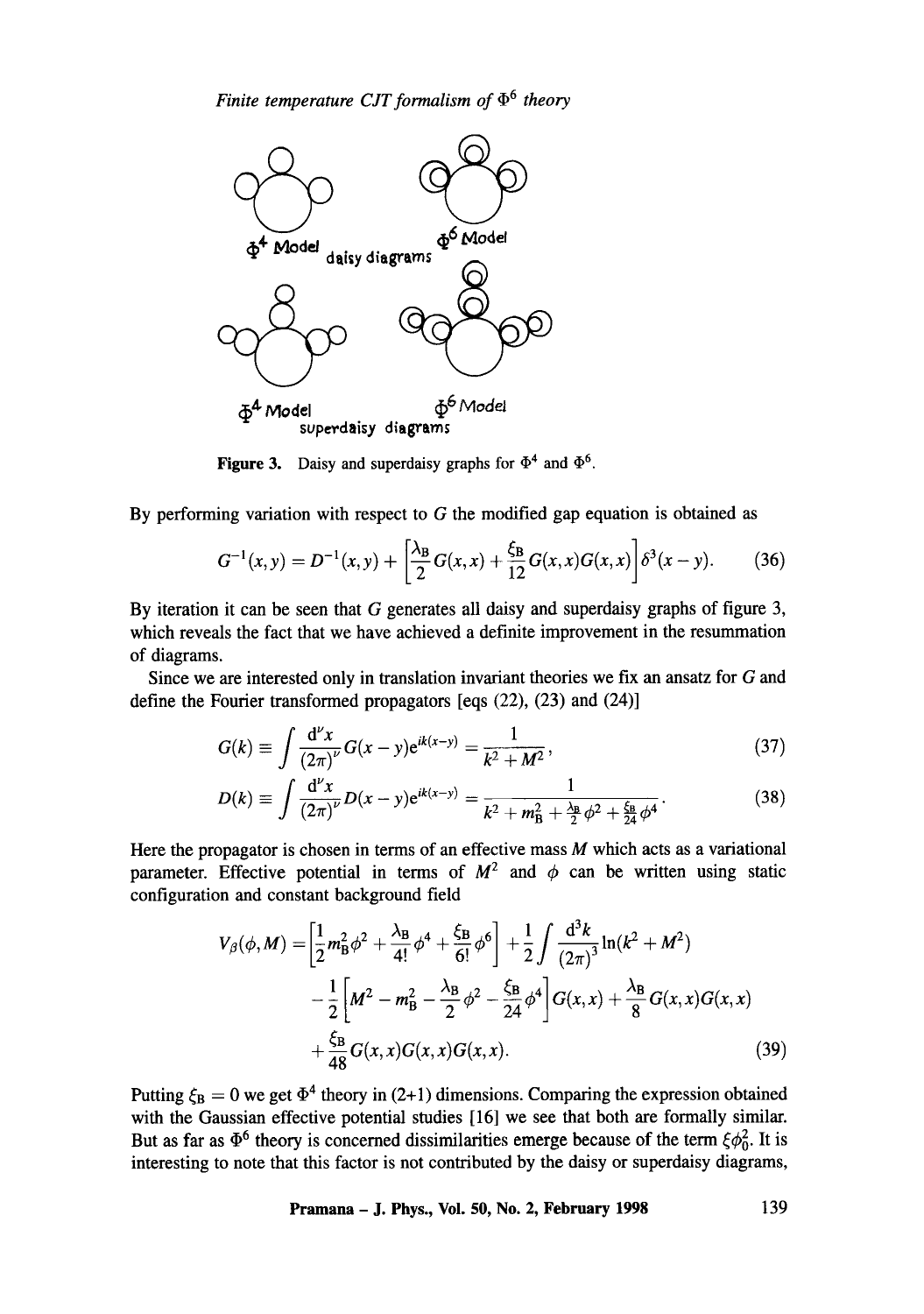but by a graph with vertex not proportional to  $\xi$ . This graph is not considered in Hartree-Fock approximation.

Since the effective potential is an ordinary function (not a functional) stationary requirements with respect to  $\phi$  and  $M^2$  is obtained by ordinary differentiation

$$
\frac{\partial V}{\partial \phi} = \phi \left[ m_{\rm B}^2 + \frac{\lambda_{\rm B}}{6} \phi^2 + \frac{\xi_{\rm B}}{120} \phi^4 + \frac{\lambda_{\rm B}}{2} G(x, x) + \frac{\xi_{\rm B}}{12} \Phi^2 G(x, x) \right] = 0, \qquad (40)
$$
  

$$
\frac{\partial V}{\partial M^2} = -\frac{1}{2} \left[ M^2 - m_{\rm B}^2 - \frac{\lambda_{\rm B}}{2} \phi^2 - \frac{\xi_{\rm B}}{24} \phi^4 - \frac{\lambda_{\rm B}}{2} G(x, x) \right]
$$

$$
-\frac{\xi_B}{8}G(x,x)G(x,x)\frac{\partial G(x,x)}{\partial M^2}=0.
$$
\n(41)

Conventional effective potential is defined at the solution of (41). The effective mass is given by

$$
M^{2}(\phi) = \left[ m_{\rm B}^{2} + \frac{\lambda_{\rm B}}{2} \phi^{2} + \frac{\xi_{\rm B}}{24} \phi^{4} + \frac{\lambda_{\rm B}}{2} G(x, x) + \frac{\xi_{\rm B}}{8} G(x, x) G(x, x) \right].
$$
 (42)

Required expression for the effective potential is obtained by replacing the effective mass M by  $M(\phi)$  in (39). Equation (39) shows certain very important peculiarities of  $\Phi^6$  and  $\Phi^4$ theories relevant at zero temperature

$$
V'(\phi) = \phi \left[ M^2(\phi) - \left( \frac{\lambda_B}{3} \phi^2 \right) \right].
$$
 (43)

For  $\Phi^4$  theory  $M^2(\phi)$  is intrinsically positive. Hence if  $\lambda_B < 0$  only solution to the above equation is  $\phi = 0$  (or potential is unbounded from below). That is for negative  $\lambda_B$  nonzero turning points do not exist. In the case of  $\Phi^6$  theory

$$
V'(\phi) = \phi \left[ M^2(\phi) - \left( \frac{\lambda_B}{3} \phi^2 + \frac{\xi_B}{30} \phi^4 \right) \right] - \frac{\xi}{4} \left[ 1 - \frac{\phi^2}{3} \right] G^2,\tag{44}
$$

non-zero turning points are possible also for  $\lambda_B < 0$ .  $\Phi^6$  theory in Hartee-Fock approximation requires up to three loops for obtaining the effects of  $\xi$  coupling. We have four parts for the effective potential

$$
V_{\beta}(\phi, M(\phi)) = V^0 + V^1 + V^2 + V^3, \tag{45}
$$

$$
V^{0} = \left[\frac{1}{2}m_{\rm B}^{2}\phi^{2} + \frac{\lambda_{\rm B}}{4!}\phi^{4} + \frac{\xi_{\rm B}}{6!}\phi^{6}\right],\tag{46}
$$

$$
V^{1} = \frac{1}{2} \int \frac{d^{3}k}{(2\pi)^{3}} \ln[k^{2} + M^{2}(\phi)],
$$
 (47)

$$
V^2 = -\frac{\lambda_B}{8} G(x, x) G(x, x), \qquad (48)
$$

$$
V^3 = -\frac{\xi_B}{24}G(x, x)G(x, x)G(x, x), \qquad (49)
$$

which are obtained by substituting  $M(\phi)$ . Effective potential for both  $\Phi^4$  and  $\Phi^6$  theories can be obtained from this equation.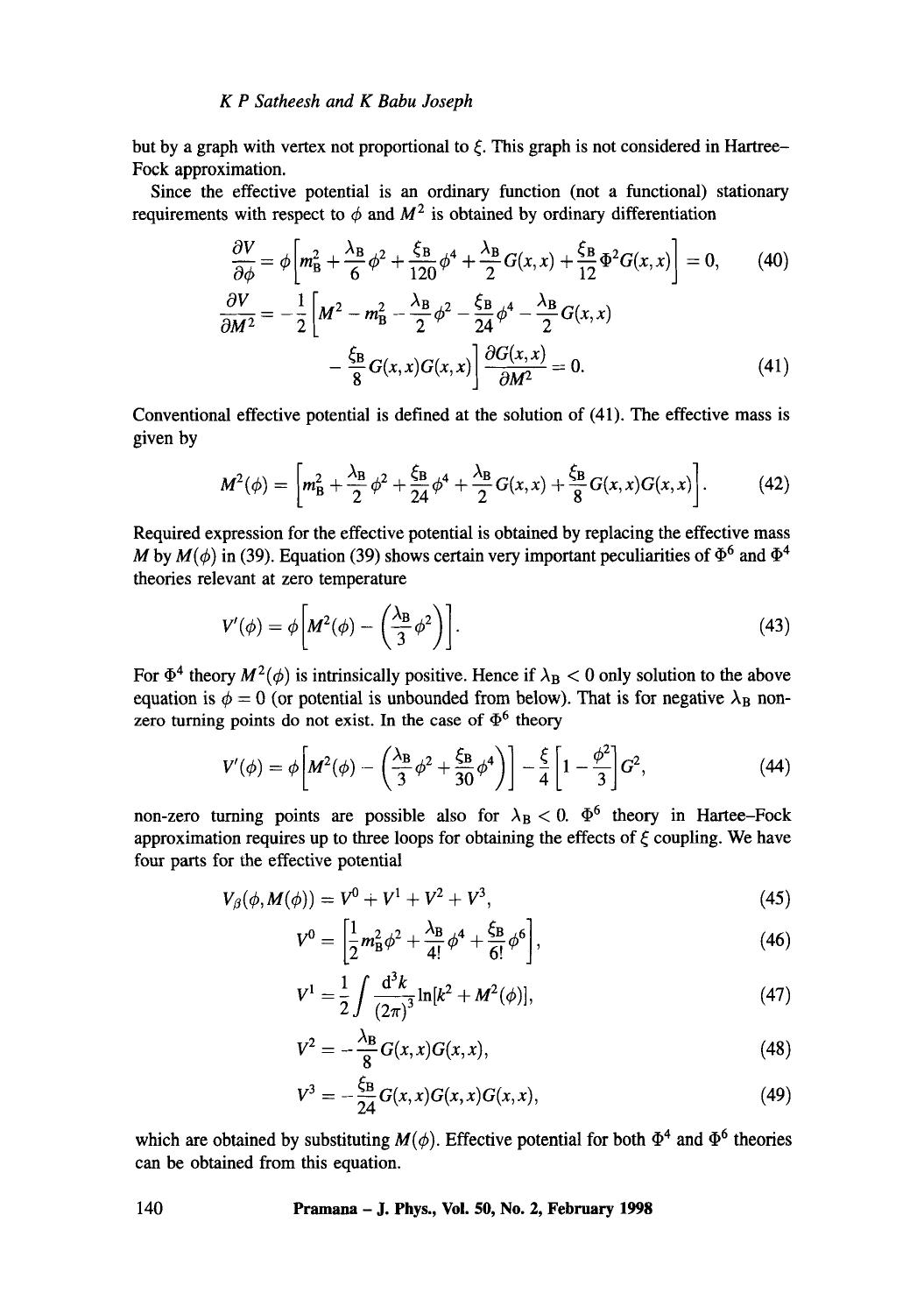## **5. Renormalization**

The effective mass term  $M(\phi)$  defining the effective potential is divergent mainly due to the presence of  $G(x, x)$ . Following renormalization prescription is employed in  $(2 + 1)$ dimensions to regularize  $M(\phi)$  [6, 23]. Define

$$
G(M(\phi)) \equiv -\frac{M(\phi)}{4\pi} + \frac{1}{\beta} \int \frac{\mathrm{d}^2 k}{\left(2\pi\right)^2} \frac{1}{E(\mathrm{e}^{\beta E} - 1)}\tag{50}
$$

with

$$
E = [k^2 + M^2(\phi)]^{1/2}.
$$
 (51)

In  $(2 + 1)$  dimensions coupling constant renormalization is not required. Define

$$
m_r^2 \equiv m_B^2 + \frac{1}{2}\lambda I_1 + \frac{\xi'}{4}I_1 + \frac{\xi}{8}I_1^2,\tag{52}
$$

$$
I_1 \equiv \int \frac{\mathrm{d}^2 k}{(2\pi)^2} \frac{1}{2k} = \lim_{\Lambda \to \infty} \left( \frac{\Lambda}{4\pi} \right),\tag{53}
$$

 $\zeta' \equiv \xi G(M(\phi))$ . Using the summation procedure developed by Dolan and Jackiw [2, 23] the summation in time co-ordinate can be performed

$$
G(x,x) = \int \frac{\mathrm{d}^2 k}{(2\pi)^2} \frac{1}{2E} + \frac{1}{\beta} \int \frac{\mathrm{d}^2 k}{(2\pi)^2} \frac{1}{E(\mathrm{e}^{\beta E} - 1)}.
$$
 (54)

By actual evaluation, introducing a cut-off parameter  $\Lambda$ 

$$
G(x, x) = G(M(\phi)) + I_1.
$$
 (55)

Equation (54) shows that  $G(M\phi)$ ) is the finite part of the vacuum propagator. A finite expression for  $M(\Phi)$  is obtained by expressing it in terms of the renormalized parameters

$$
M^{2}(\phi) = -m_{r}^{2} + \frac{\lambda}{2}\phi^{2} + \frac{\xi}{24}\phi^{4} + \frac{\lambda}{2}G(M(\phi)) + \frac{\xi}{8}G(M(\phi))G(M(\phi)).
$$
 (56)

Second derivative of the tree level potential is defined as  $m_{\text{tree}}$  (tree level mass)

$$
M^{2}(\phi) = m_{\text{tree}}^{2}(\phi) + \frac{\lambda}{2}G(M(\phi)) + \frac{\xi}{8}G(M(\phi))G(M(\phi)), \qquad (57)
$$

$$
V_{\beta}^{1}(M(\phi)) = -\frac{M^{3}}{6\pi} + \frac{1}{\beta} \int \frac{d^{2}k}{(2\pi)^{2}} \ln(1 - e^{\beta E}) + \frac{\Lambda^{3}}{6\pi}.
$$
 (58)

At zero temperature the second term vanishes and the last term is cut-off dependent. Cancellation of this divergence is obtained by combining  $V^0$ ,  $V^2$  and  $V^3$ :

$$
V_{\beta}(M) = -\frac{M^3}{6\pi} + \frac{1}{\beta} \int \frac{d^2 k}{(2\pi)^2} \ln(1 - e^{\beta E}) + \frac{M^4}{2\lambda} - \frac{1}{2} M^2 G(M) - \frac{M^2}{24\eta} G^2(M) - F(\phi),
$$
 (59)

**Pramana - J. Phys., Vol. 50, No. 2, February 1998 141**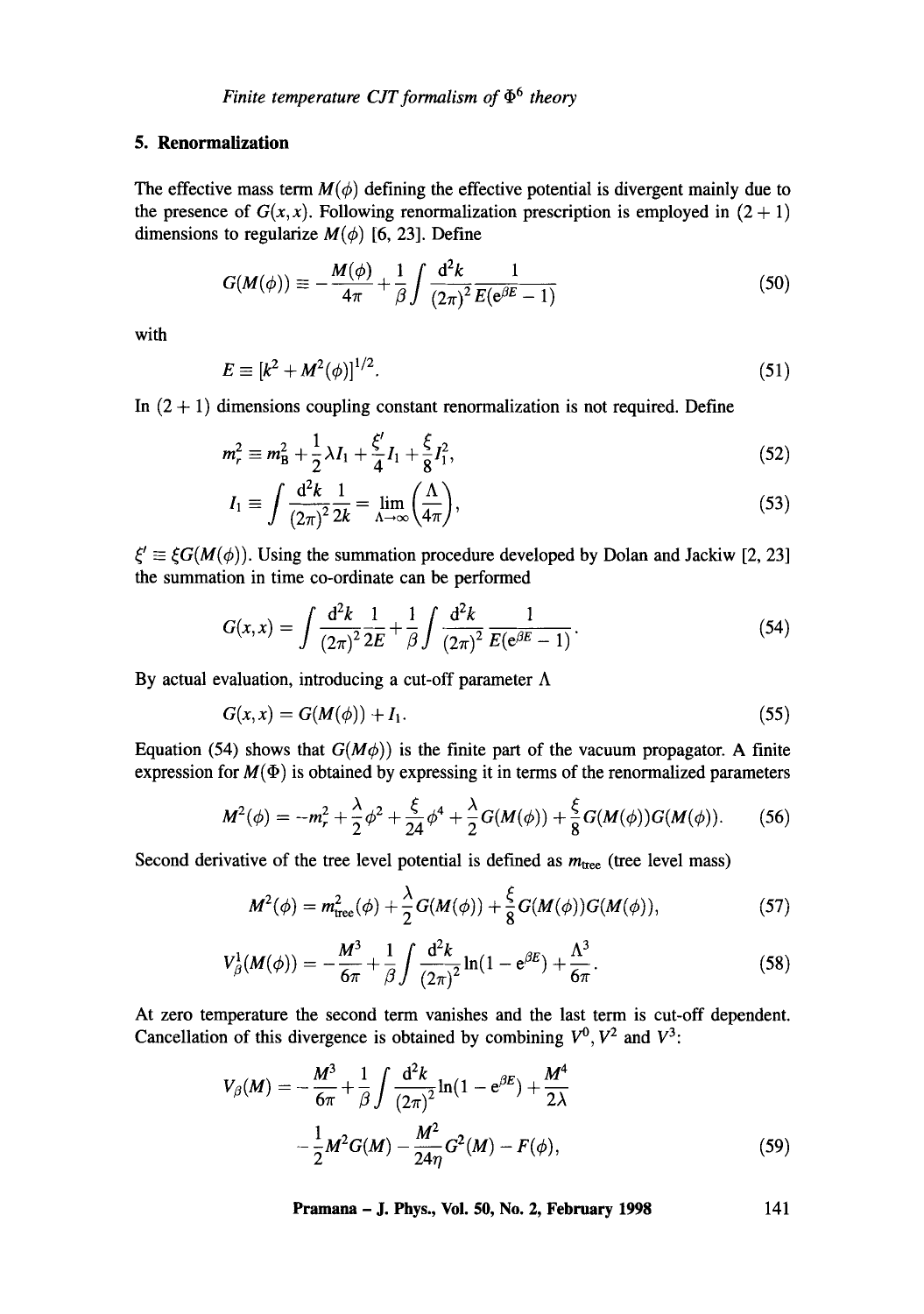**with** 

$$
\eta^{-1} = \frac{\xi}{\lambda} \text{ and } F(\phi) = \left[ \frac{m^2}{24\eta} - \frac{\lambda}{12} - \frac{29}{6!} \xi \phi^2 \right] \phi^4. \tag{60}
$$

 $\xi = 0$  reproduces the result of Camellia and Pi. Using unrenormalized gap equation we combine  $V^0$ ,  $V^2$  and  $V^3$  and writing them in terms of renormalized parameters  $\overline{a}$ 

$$
V^{0} + V^{2} + V^{3} = \frac{\lambda_{r}}{8} \left[ \phi^{2} - \frac{2m_{r}^{2}}{\lambda} \right]^{2} - \frac{\eta}{24} m_{r}^{2} \phi^{4} - \frac{\lambda_{r}}{8} G^{2}(M) - \frac{\xi_{r}}{48} G^{3}(M) - F(\phi).
$$
\n(61)



**Figure 4.** Effective mass for various couplings- $\Phi^6$  theory.

**142 Pramana - J. Phys., Vol. 50, No. 2, February 1998**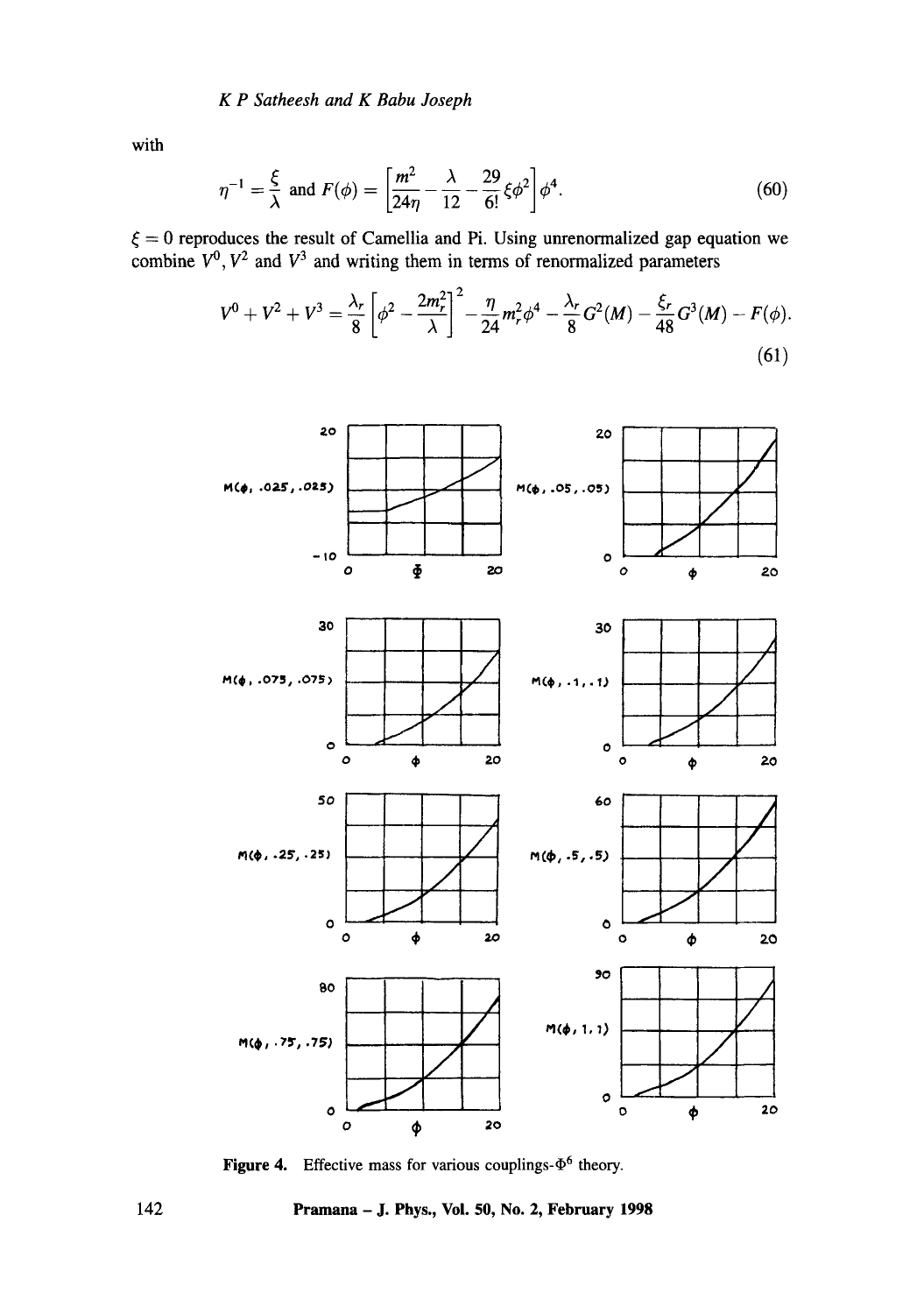

**Figure 5.** Effective mass for various couplings- $\Phi^4$  theory.

In the case of  $(2 + 1)$  dimensional  $\Phi^4$  theory  $F(\phi) = \lambda/12$  which is finite. Thus unlike  $(3 + 1)$  dimensional  $\Phi^4$  theory the effective potential does not contain any unrenormalized parameters. But in the case of  $\Phi^6$  theory  $F(\phi)$  contains m which is an unrenormalized mass parameter. But here we can make  $F(\phi)=0$  by adjusting the parameters suitably and make the unrenormalized parameters vanish.

## **6. High temperature expansion**

Evaluation of the effective potential at high temperature up to one loop level has been done earlier in  $(3 + 1)$  and  $(1 + 1)$  dimensions [2, 35]. Additional terms appearing in the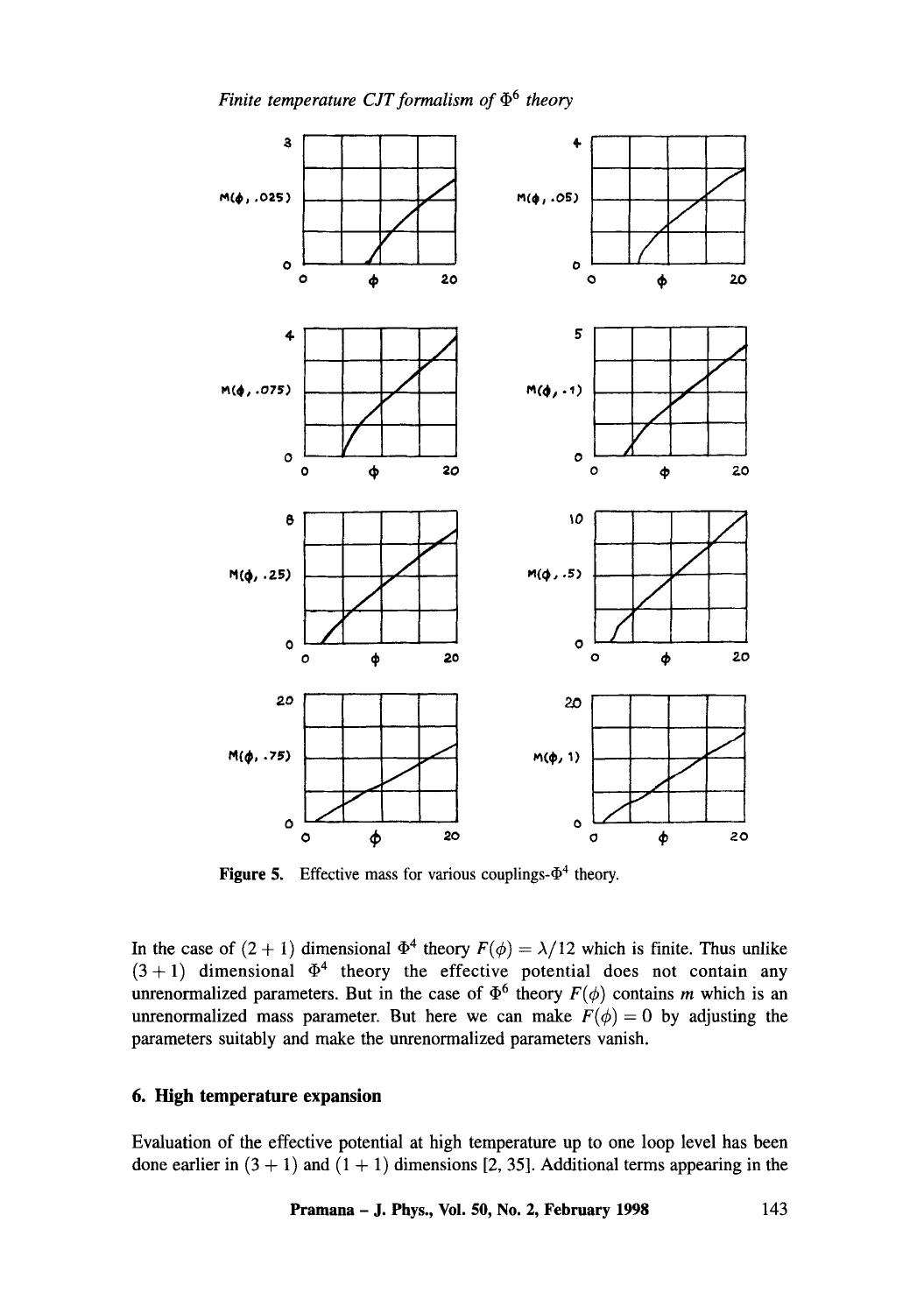*K P Satheesh and K Babu Joseph* 



**Figure 6.** Effective potential for various couplings- $\Phi^6$  theory.

expression for the effective potential can be obtained by evaluating  $G(M(\phi))$ , for  $M(\phi)/T \ll 1$ . The relevant integral (eq. (50)) is of the form

$$
h_n(y) = \frac{1}{\Gamma(n)} \int_0^\infty \frac{x^{n-1} dx}{\left(x^2 + y^2\right)^{(1/2)}} \frac{1}{e^{(x^2 + y^2)^{(1/2)}} - 1},\tag{62}
$$

$$
y = \frac{m}{T}.\tag{63}
$$

These integrals satisfy the differential equation

$$
\frac{\mathrm{d}h_{n+1}}{\mathrm{d}y} = -\frac{yh_{n-1}}{n}.\tag{64}
$$

High temperature expansion for the integral is obtained by using the identity

$$
\frac{1}{e^2 - 1} = \frac{1}{z} - \frac{1}{2} + 2 \sum_{l=1}^{\infty} \frac{z}{z^2 + (2\pi l)^2}.
$$
 (65)

Multiplying the integrand by a factor  $x^{-\epsilon}$  for convergence, performing term by term integration and letting  $\epsilon \rightarrow 0$  at the end we get

$$
h_1(y) = \frac{\pi}{2y} + \frac{1}{2} \ln \frac{y}{4\pi} + \frac{1}{2} \gamma + O(y^2).
$$
 (66)

**144 Pramana - J. Phys., Vol. 50, No. 2, February 1998**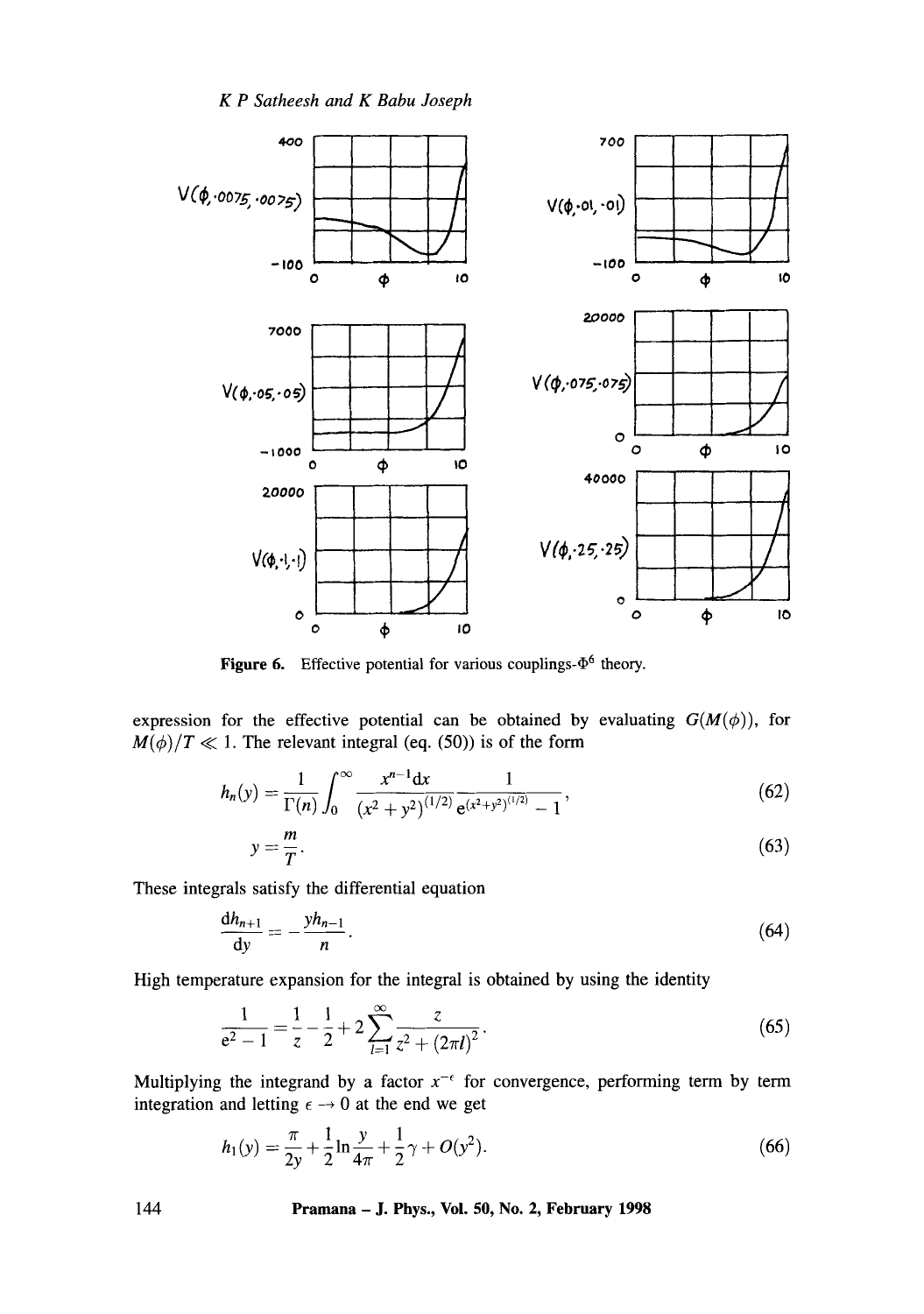

Figure 7. Effective potential for various couplings- $\Phi^4$  theory.

 $\gamma = 0.5772$  ... which is the Euler constant.

$$
h_2(y) = -\ln(1 - e^{-\nu}).\tag{67}
$$

Other values of  $h$  can be found by using the differential equation (64). We have

$$
\frac{1}{\beta} \int \frac{d^2 k}{(2\pi)^2} \frac{1}{E(e^{\beta E} - 1)} = \frac{1}{\pi} \int \frac{kdk}{(2\pi)^2} \frac{1}{E(e^{\beta E} - 1)}.
$$
 (68)

By using the formula (67) we get

$$
G(M(\phi)) = -\frac{M(\phi)}{4\pi} + \frac{1}{\pi} \ln(1 - e^{-M/T})
$$
\n(69)

which can be used to evaluate  $V_{\text{eff}}$  at high temperature using (60). High temperature expansion for the effective mass can be obtained from (56).

## **7. Conclusions**

A self-consistent improvement for the finite temperature  $\Phi^6$  theory is obtained as an extension of CJT formalism. Certain peculiarities of the  $\Phi^6$  field theory in  $(2 + 1)$ dimensions are analysed.  $\Phi^4$  theory in  $(2+1)$  dimensions does not contain any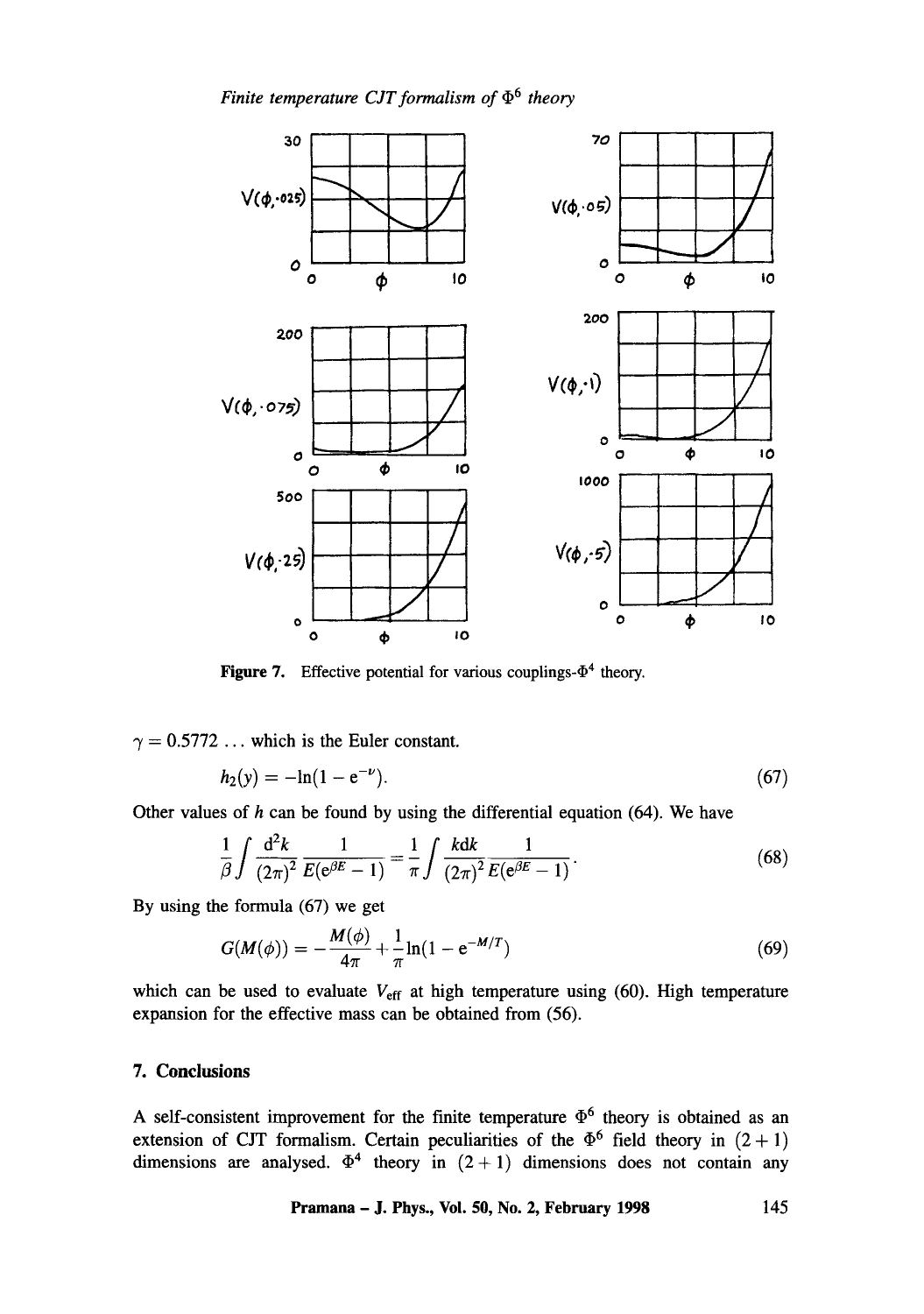

**Figure 8.** Effective potential at various temperatures- $\Phi^6$  theory.

unrenormalized terms unlike its  $(3 + 1)$  dimensional counterpart.  $\Phi^6$  theory in  $(2 + 1)$ dimensions contains divergent terms in the form of an unrenorrnalized mass parameter in the expression for effective potential, but can be made to vanish. In this model physically meaningful stable theory is possible both for positive and negative  $\lambda$ , indicating the possibility of bound states. High temperature expansion for the effective potential is obtained.

Behavior of the effective mass can be clearly understood by numerically solving the equation for effective mass. Figures 4 and 5 show these graphs for certain relevant values at zero temperature for  $\Phi^4$  and  $\Phi^6$  theories. The straight region parallel to the  $\phi$  axis indicates imaginary values of the effective mass. It is clear that this region indicates a broken symmetry phase. Comparison between  $\Phi^4$  and  $\Phi^6$  theories shows that they are identical in shape except for higher numerical values for  $\Phi^6$  model. A study of the behaviour of effective potential (figures 6 and 7) for different couplings is also given (in weak coupling range since the reliability of the approximation in the strong coupling range is not well established). Shape of the graph is same for a reasonable range of couplings with a notable difference in the stretch of the straight region.

Graph for effective potential at finite temperature (figures 8 and 9) shows that as temperature increases the minimum gradually dissappears indicating an approach to symmetry restoration (critical temperature). At sufficiently high temperature symmetry is found to be restored.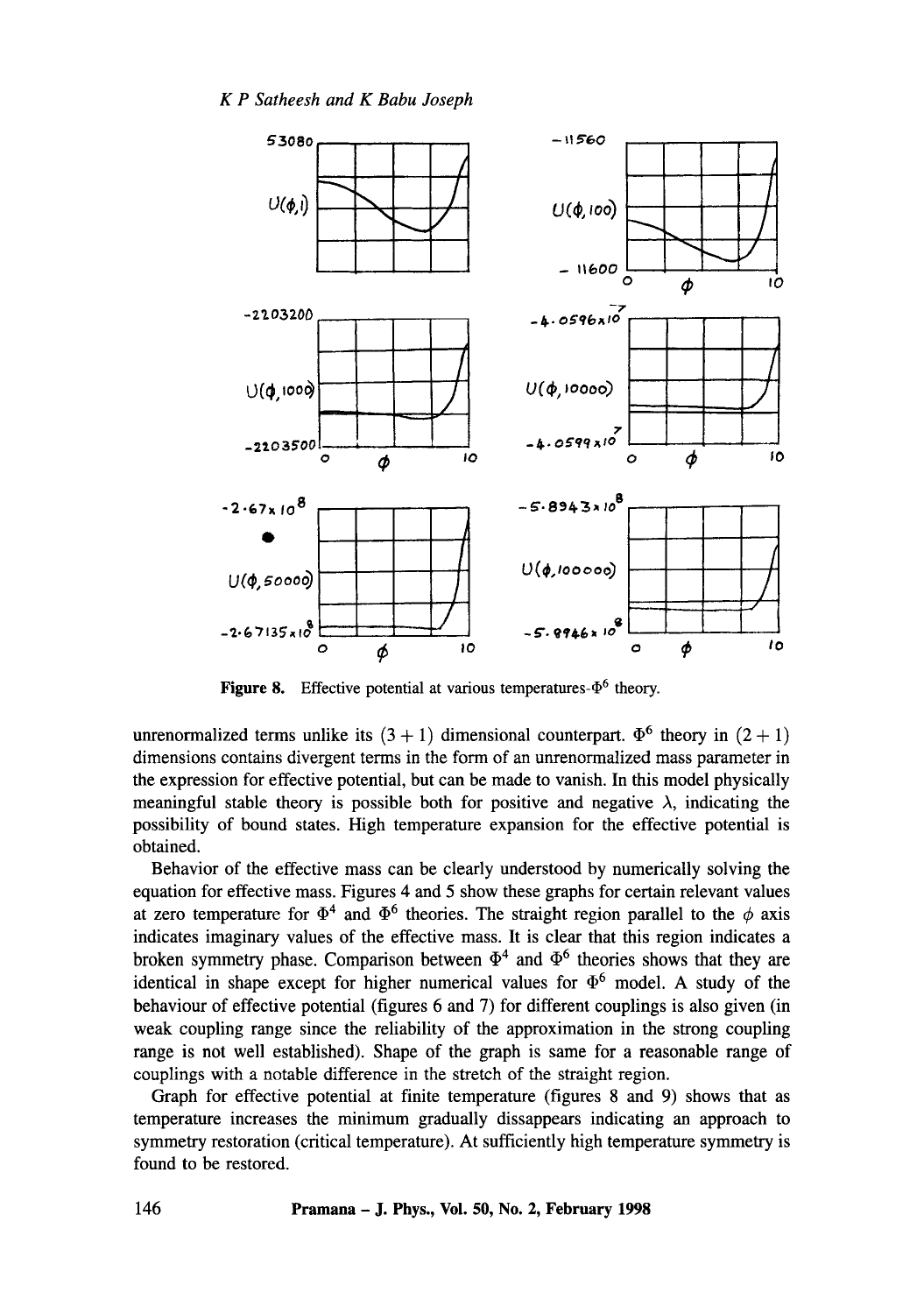

**Figure 9.** Effective potential at various temperatures- $\Phi^6$  theory high temperature expansion.

Using the numerically obtained value of the effective mass, effective potential can be calculated using high temperature expansion (figure 9). The graphs clearly indicate broken symmetry phase at zero temperature. Comparison with the graphs obtained earlier [23] shows that behaviours of  $\Phi^6$  and  $\Phi^4$  theories are similar apart from considerable differences in numerical values.

#### **References**

- [1] D Kirzhnits and A Linde, *Phys. Lett.* B42, 471 (1972)
- [2] L Dolan and R Jackiw, *Phys. Rev.* D9, 3320 (1974)
- [3] A D Linde, *Rep. Prog. Phys.* 42, 861 (1979)
- [4] S Weinberg, *Phys. Rev.* D9, 3357 (1974)
- [5] S Coleman and E Weinberg, *Phys. Rev.* D7, 1888 (1973)
- [6] R Jackiw, *Phys. Rev.* D9, 1686 (1974)
- [7] A D Dologov, *Phys. Rep.* 222, 309 (1992)
- [8] V Kuzmin, V Rubakov and M Shaposhnikov, *Phys. Len.* B155, 36 (1985)
- [9] M E Carrington, *Phys. Rev.* D45, 2933 (1992)
- [10] M E Carrington and J I Kapusta, *Phys. Rev.* **D47**, 5304 (1993)
- [11] J I Kapusta, D B Reiss and S Rudaz, *NucL Phys.* B263, 207 (1986)
- [12] M E Shaposhnikov, *Phys. Lett.* B277, 324 (1992)